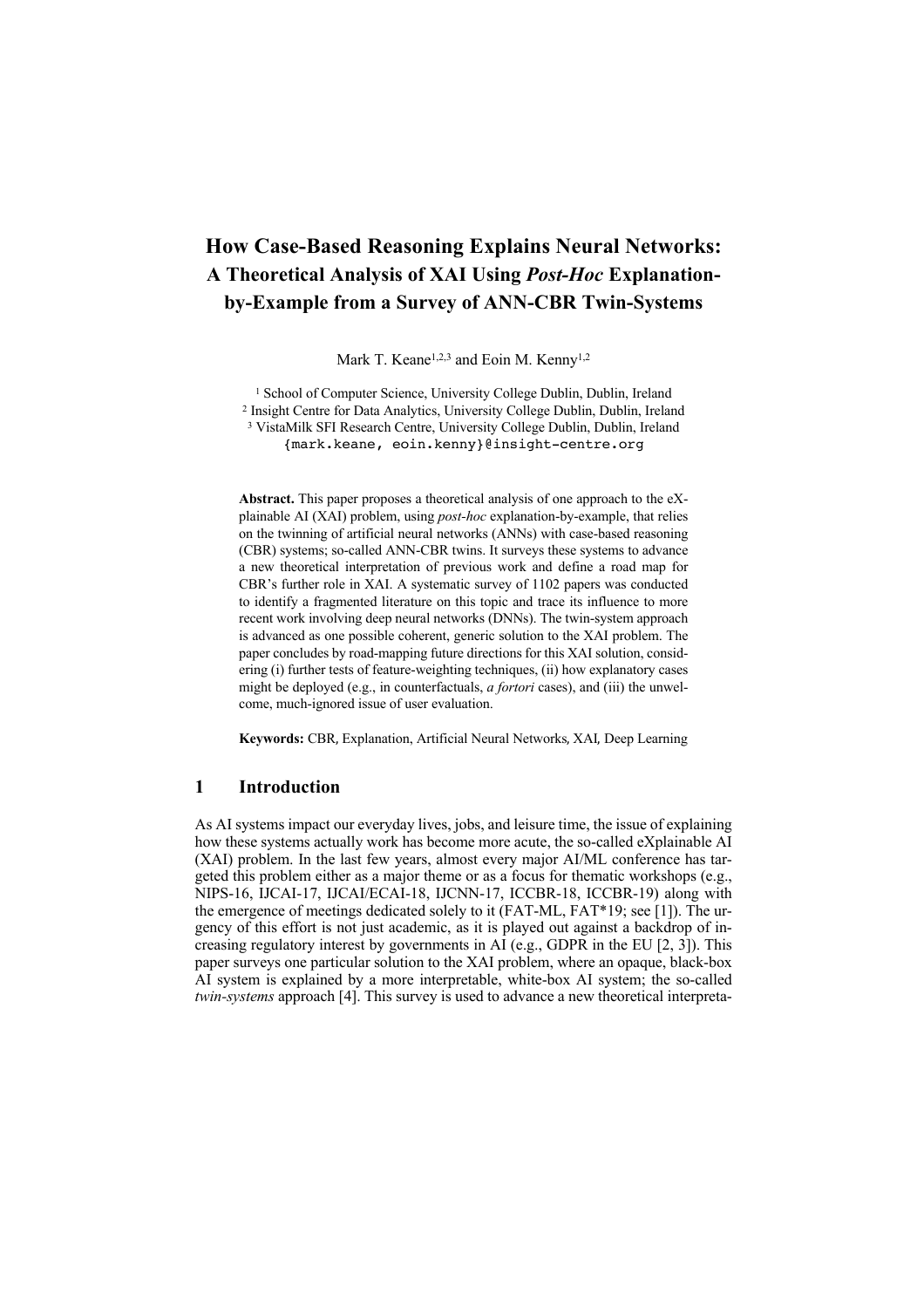tion of previous work and define a road map for CBR's further role in XAI. Specifically, we review the pairing of artificial neural networks<sup>1</sup> (ANNs) with case-based reasoning (CBR) systems where the explanatory cases of the latter are used to interpret the opaque outputs of the former; so-called ANN-CBR twins. For example, imagine an ANN that accurately predicts house prices given different feature-descriptions of houses (e.g., *size*, *location*, *no-of-rooms*), but like all ANNs is opaque and, thus, cannot explain its predictions. If we twin this ANN with a CBR system, using the same dataset, extract the ANN's feature-weights and apply them in the CBR-system to retrieve neighboring cases to the query-case, then we can use the latter to explain the predictions of the former (see Fig. 1).

 We have discovered a fragmented literature on this topic that deserves to be brought together, if only to avoid unnecessary re-invention. In the next sub-section, we lay out our orientation to "explanation" and the motivation for the present systematic survey.



**Fig. 1**: A simple ANN-CBR twin-system (adapted from [Kenny and Keane [4]); a query-case posed to an ANN gives an accurate, but unexplained, prediction for a house price. The ANN is twinned with the CBR system (both use the same dataset), and its feature-weights are analyzed and used in the CBR system to retrieve nearest-neighbor cases to explain the ANN's prediction.

## **1.1 "Explanation" Needs Explanation**

As an area, XAI has many issues; foremost amongst these, perhaps, is some clarity on what "explanation" actually means. Several recent XAI reviews have pointedly noted the lack of clear definitions for the notions of explanation, interpretability and transparency [5-10], echoing long-standing discussions in CBR [11, 12], recommender systems [13], Philosophy [14-16] and Psychology [17]. While the exact meaning of these terms remains a matter of debate, these reviews make useful taxonomic distinctions. For example, Sørmo et al.'s [11] review reports the distinction between explaining how the

 <sup>1</sup> Here, ANN is used to label all neural network techniques; older neural networks will be labelled as multi-layered perceptrons (MLP) and newer deep learning techniques will be called "deep neural networks" (DNNs; following [5]).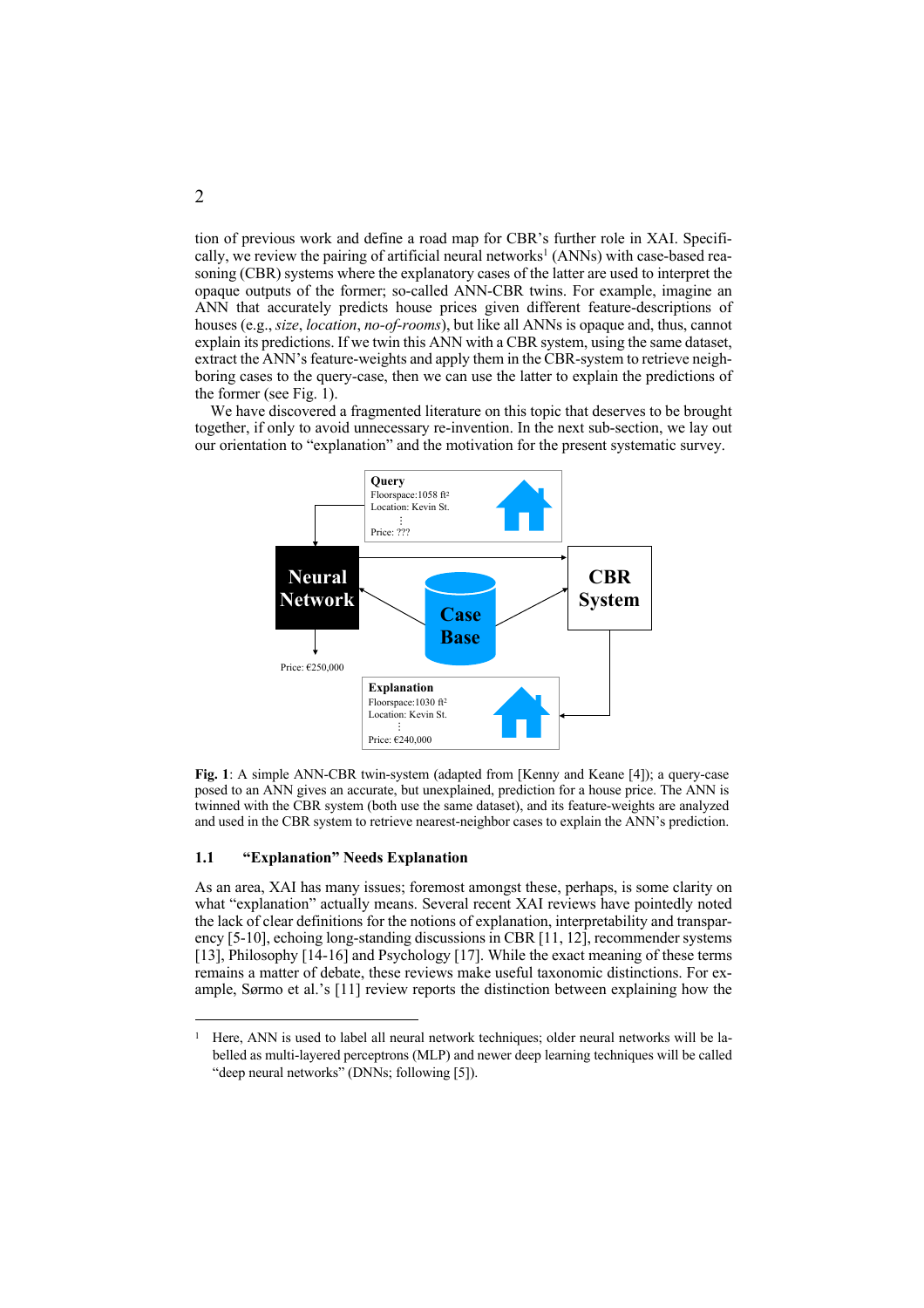system reached some answer (which they call *transparency*) and explaining why the answer is good (*justification*). More recently, this distinction is echoed by dividing *interpretability* into (i) *transparency* (or *simulatability*) which tries to reflect *how* the AI system produced its outputs, and (ii) *post-hoc interpretability* which is more about *why* the AI reached its outputs, providing some after-the-fact rationale/evidence for system outputs [7]. CBR systems are notable in this respect, through their use of examples/cases/precedents to explain system outputs [7, 10, 11, 12, 18, 19]. So, here, when a CBR system's cases are used to explain an ANN's opaque predictions, it is classed as "*post-hoc* explanation-by-example". As such, twin-systems are just one possible solution to interpretability in the XAI problem, but one, we argue, that deserves more attention.

#### **1.2 Motivation for a Systematic Review**

There are several reasons why a systematic review of ANN-CBR twins for XAI is both timely and necessary. First, if citation patterns are any indication, there is clear evidence that the literature on twin-systems is fragmented. For instance, many recent reviews of XAI make little or no reference to key twin-systems papers in the CBR literature [1, 6, 7], while referencing papers outside CBR canon [20, 21]. Second, if we do not know the literature on this CBR-solution to XAI then, arguably, we are doomed to re-invent its findings and mistakes. Third, the XAI area requires a systematic, general framework to bring the literature together and focus future efforts. As Pedreschi et al. [22] point out "the state of the art to date still exhibits *ad-hoc*, scattered results, mostly hardwired to specific models…[and]… a widely applicable, systematic approach has not emerged yet". The twin-system idea represents one possible general solution to a broad class of systems. Fourth, a systematic survey should allow us to know where we currently stand, and then to strategically road map future directions for this XAI solution. Hence, in the remainder of this paper we review the literature on ANN-CBR twins as solutions to the XAI problem. In Section 2, twin-systems are defined more precisely. In Section 3, our systematic survey methodology is described using the twin-system definition along with descriptive statistics. In Section 4, using the literature found, the history of ANN-CBR twins is outlined. Finally, in Section 5, future directions are road mapped.

## **2. Defining ANN-CBR Twins**

ANN-CBR twin-systems can be found at the intersection between research on ANNs [23, 24], CBR [25-27], and hybrid systems [28-30] when explanation is a major taskrequirement of the system.

**Artificial Neural Networks (ANNs).** Biologically inspired, these AI systems typically consist of layers of nodes with non-linear activation functions and a bias term, which are connected by weights [23, 24]. Here, we distinguish between traditional neural networks of the multilayer perceptron (MLP) or backpropagation (BP) variety, and deep neural networks (DNNs) which include a wide variety of techniques; such as, recurrent neural networks (RNNs), convolutional neural networks (CNNs) and generative adversarial networks(GANs) [31-34]. MLPs typically consist of three layers, an input feature layer, a hidden layer (aka, its latent features), and an output layer. At their simplest, these ANNs learn an input-output mapping over a training set, so that when a test-case is presented, its features are used to accurately predict/classify at the MLP output layer.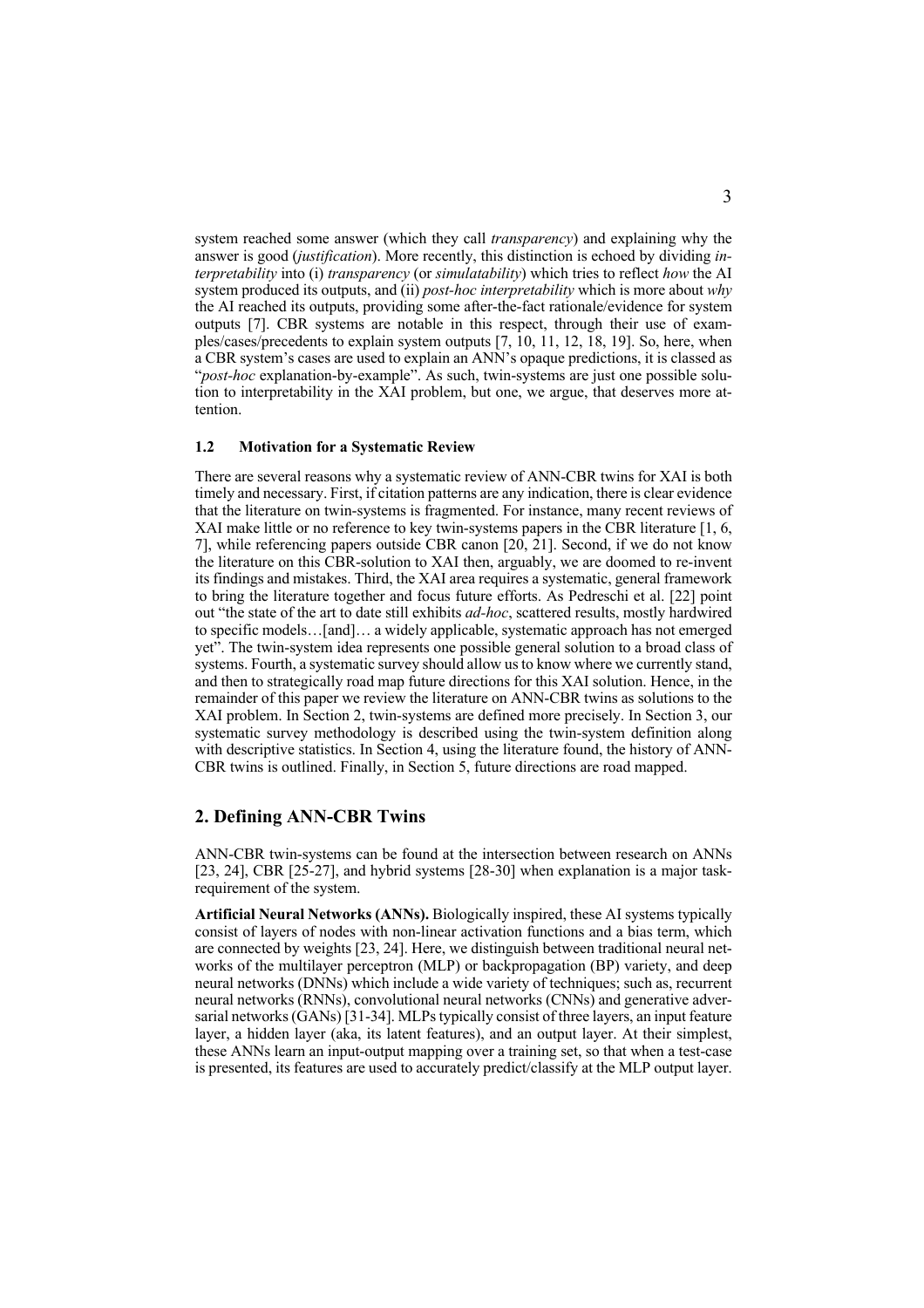Significantly, the model's learning of an input-output mapping depends on modifying the weights connecting the nodes in these layers and the bias terms within the nodes. DNNs are a menagerie of many different techniques; notably, they advance beyond MLPs by being able to learn features in unstructured data (such as images or video). However, the non-linear nature of all of these ANNs make them difficult to interpret and poor at explaining their outputs [35-37]. Attempts to make ANNs more interpretable use many different "explanation methods" that are often specific to a given architecture (see reviews [5, 9, 37]). Arguably, DNNs are even less interpretable than MLPs, because of their complexity and difficulties in surfacing their extracted features. Currently, major efforts at "explaining" DNNs hinge on visualizing what specific neurons have learned or indicating "where the DNN is looking" in an image using saliency maps [36, 38-40]. However, these methods are often quite specific to particular DNNtechniques and do not reflect the model's "reasoning process" [83]. So, a key question for the field is whether any approach can explain all ANNs – both MLPs and DNNs – in a general, unified way [5]; arguably, ANN-CBR twins are one possible solution [4].

**Case-Based Reasoning (CBR).** These systems preform a type of reasoning from examples or cases using a *retrieval*, *reuse*, *revise*, and *re-train* cycle [25-27, 41]. At its simplest, in CBR, when a query-case is presented the most similar cases to it are retrieved before being adapted (or used directly) to make a prediction/classification. Typically, the *retrieval* step finds cases by matching the features of the query-case and cases in the case base using *k*-nearest neighbor (*k*-NN). Retrieval accuracy (and, hence, the success of the system) can depend heavily on the weights given to these features, weights that reflect their importance in the domain. Notably, CBR is claimed to have a "natural" transparency as its reasoning-from-precedent or -example parallels what human experts sometimes do [18, 25]; though these claims have not always been extensively user-tested [11]. Accordingly, CBR as an area has a substantial literature on explanation [11, 12, 19], as does its sister area of recommender systems [13, 42].

## **2.1 ANN-CBR Twins**

ANN-CBR twins are a special-case of a hybrid system, that combines ANN and CBR modules, when both accuracy and interpretability are primary requirements of the overall system. Though ANNs and CBR were coupled as early hybrid systems [43-45], it is not really until the late-1990s that "true" *twins* emerge [20, 46-54]. Fig. 1 shows one simple example of an ANN-CBR twinning. The task, here, is the prediction of house prices, where one has some dataset of training examples (i.e., a case base of prior cases) describing houses and their prices from previous years. The ANN accurately learns to predict the price of unseen houses (i.e., query-cases) having computed the input-output mapping from house-features to their price using the training set. To explain the ANN's prediction, its feature-weights are (in some way) extracted and used in the CBR's *k*-NN retrieval-step, to identify a nearest-neighbor case (or cases) to "explain" the ANN's prediction. In essence, the explanation step is asserting: price- $x$  is predicted, because these other houses, that have very similar features, have these prices (that are close to the predicted one). Of course, the success of this whole enterprise depends on a number of factors: (i) the ANN has to be reasonably accurate in its predictions, (ii) the featureweights extracted from the ANN have a high fidelity to the ANN's function (iii) the nearest neighbors found do not bear an overly complex relationship to the query-case (iv) and the user has sufficient expertise to easily relate these explanatory nearest neighbors to the query case (e.g., as in Fig 1 and Fig. 2; see also [11]) and so on.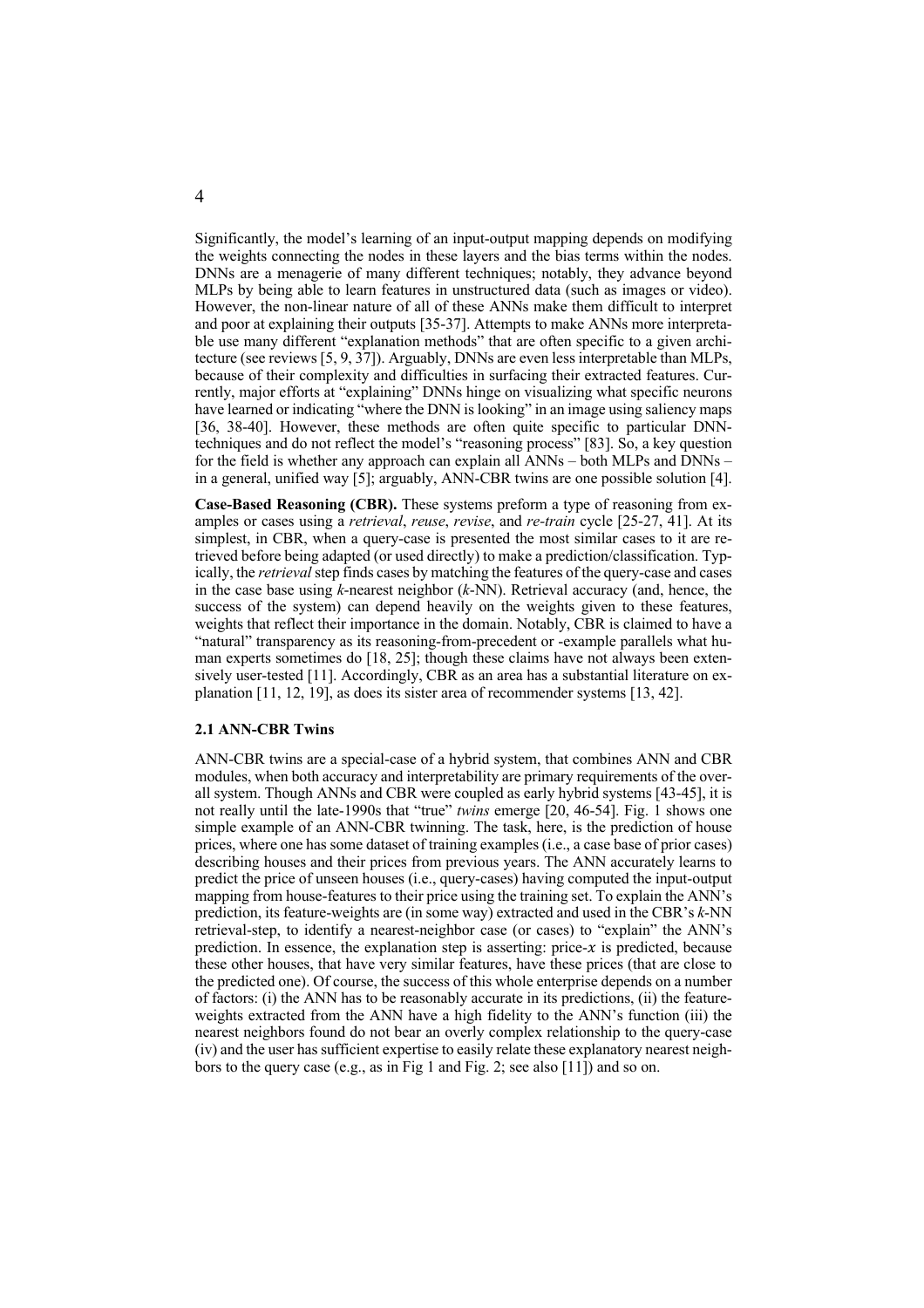**Definition of ANN-CBR Twin.** Accordingly, we can define an ANN-CBR twin-system, precisely, as a system with:

- *Two Techniques*. A hybrid system in which (at least) two techniques<sup>2</sup> ANN (MLP or DNN) and CBR techniques (notably, *k*-NN) – are combined to meet system requirements of accuracy and interpretability.
- *Separate Modules*. Where these techniques are run as separate modules, independently but, as it were, side-by-side.
- *Common Dataset*. The two techniques are run on the same dataset (i.e., they are twinned by this common usage).
- *Feature-Weight Mapping.* Some description of the ANN's functionality, typically described as its *feature-weights*, that "reflect" what the ANN has learned, is mapped to the *k*-NN retrieval step of the CBR-system.
- *Bipartite Division of Labor*. In the ANN and CBR modules, the former delivers predictions and the latter provides interpretability, explaining the ANN's outputs (for classification or regression).

As we shall see in our subsequent survey, though this is quite a simple definition, it excludes many hybrid systems that combine ANNs and CBR, as well as many CBR systems that do explanation *without* any ANN-aspect. For example, there are many systems that combine ANNs and CBR in a *pipelined* way where the ANN is used to extract features or feature weights that then improve the CBR's performance, using both MLPs [55-57] and DNNs [58]; these are *not* twin-systems because the CBR module is making the predictions (though the ANN improves these predictions), and the CBR system is not explaining the ANN's predictions. Similarly, there are some systems that use ANN and CBR modules in a single system, where *both* make predictions [59- 61]. For instance, several agent-based systems for predicting oceanographic events (e.g., sea temperature, oils spills, red tides) alternate between ANN and CBR sub-systems, where the predictions from both are monitored to ensure continuing accuracy over time [59-61]; here, both systems are tasked with accuracy and the CBR sub-system is not specifically tasked with explanation (i.e., there is no mapping of feature weights). In the next section, we survey the somewhat abandoned regions of the hybrid-systems literature, relating to *true* ANN-CBR twins that specifically address explanation.

# **3 A Systematic Review: Methodology**

A systematic search of the literature on ANN-CBR twins for explanation was done with a number of top-down searches using relevant keywords, supplemented by bottom-up, citation-based searches from key papers (see Table 1). In total 1,102 papers were checked (title and abstract) and filtered down to 379 papers; from this latter set a close reading of 90 papers was carried out to identify all the ANN-CBR twins in the literature.

<sup>&</sup>lt;sup>2</sup> Note, there are many other systems that combine CBR with other techniques, that are not considered here (e.g., with Genetic Algorithms, Rule-Based systems, Bayesian techniques).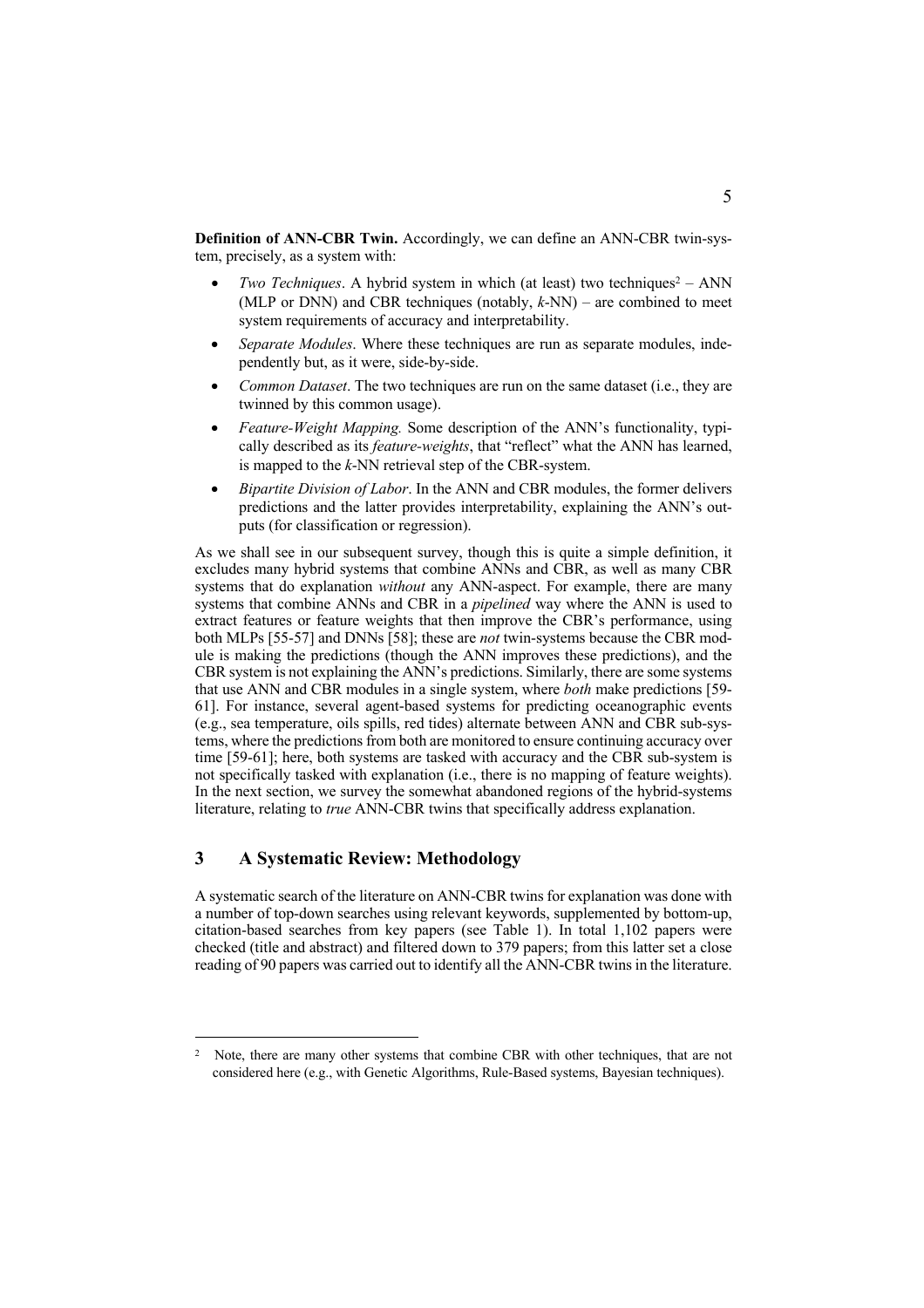#### **3.1 Method: Search Procedure**

Five systematic searches were carried out on https://scholar.google.com between January  $6<sup>th</sup>$ , 2019 and March 24<sup>th</sup>, 2019: four top-down searches using keywords and one bottom-up search through papers that cited key articles. Table 1 shows the string searches used in each of the top-down searches with (i) the number of results considered for a given search (these results were checked by reading the title and abstract, and checking the google anchor-text on which the strings matched), (ii) the unique papers selected across these searches that were considered further  $(N = 379)$ ; these papers were generally downloaded and string-searched for the part of the paper that discussed their hybrid status and "explanation"). From the latter set, a final set of papers (N=90) were selected to be read in full to determine if the paper described a twin-system, as defined. In all searches, review papers were excluded as we wanted original system papers. We also tried not to double-count cases of twin-systems; for example, groups often produce several papers in different venues for the same system, so where the papers were essentially identical we did not double count them (though we did count cases where essentially the same system was applied to a new domain/task).

**Table 1.** Five distinct searches performed in GoogleScholar (Jan-Mar, 2019) showing the keywords used, the number of results checked and the total number of unique papers that were identified for closer reading.

| Search Terms                                       | # | Paper-Results<br>Relevance<br>Checked | <b>Unique Papers</b><br>Selected For<br>Reading |
|----------------------------------------------------|---|---------------------------------------|-------------------------------------------------|
| "hybrid systems for explanation" "survey" "review" |   | 200                                   | 12                                              |
| "hybrid" "CBR" "explain" "explanation"             | 2 | 250                                   | 211                                             |
| "ANN" "CBR" "explanation"                          | 3 | 100                                   | 79                                              |
| "NN" "Neural Network" "CBR" "explanation"          | 4 | 200                                   | 57                                              |
| None (Manual check of citations to 8 key papers)   | 5 | 352                                   | 20                                              |
| Totals                                             |   | 1,102                                 | 379                                             |

## **3.2 Results Summary**

In total 1,102 distinct GoogleScholar results were initially checked and filtered down to 379 potentially relevant papers, that were downloaded and examined for evidence of being twin-systems. From this set, only 90 were read in full to see if they match the twin-system definition. Of these 90 papers, only 34 were identified as *true* ANN-CBR twin-systems (n.b., only 21 of these papers report unique systems). Many systems combine ANN and CBR techniques, but fail to meet some key property of the twin-system definition (e.g., they were a pipeline, they did not work over the same dataset, or explanation was not a major concern). There was some indication that the top-down searches identified a fairly complete set of relevant papers because (i) many of the same papers recurred across searches, (ii) several, apparently, plagiarized papers were found, where the same paper was published with non-overlapping author names [62, 63], and (iii) many of the papers found in top-down searches cited the key papers on the twinning topic in the bottom-up search. The character and profile of the identified papers is discussed as a history in the next section.

6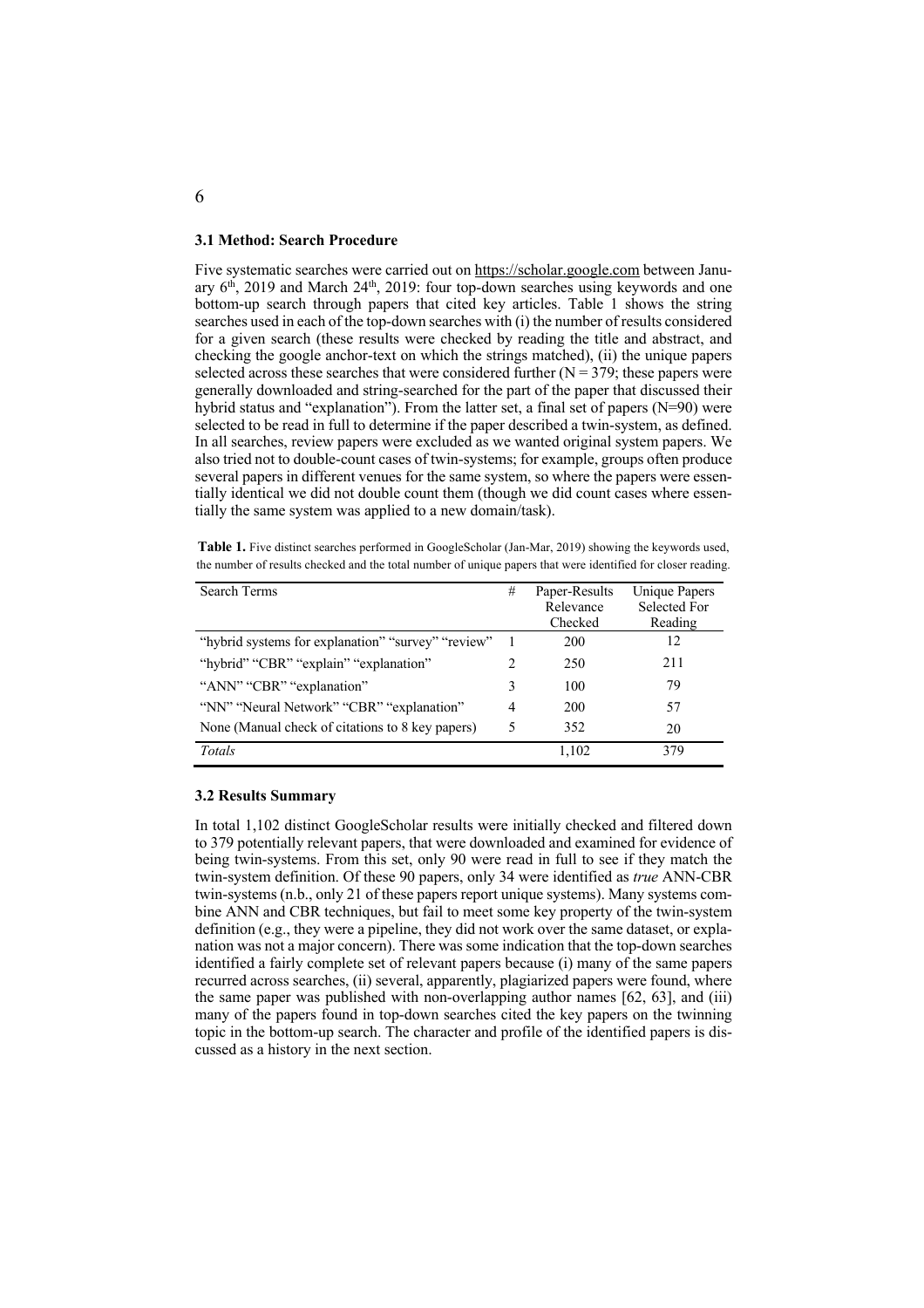## **4 A History of ANN-CBR Twins**

Our survey of the landscape of ANN-CBR twins reveals a fragmentary and subdued development of the twinning idea. A close reading of 90 articles on hybrid ANN-CBR systems that made some mention of explanation, found only 34 papers (21 unique systems) that were *true* twin-systems. The remaining papers tend to be ANN-CBR pipelines where the ANN is used to compute features and/or feature-weights that are then used in the CBR's *k*-NN for predictive purposes. Even though the idea of combining ANN and CBR is first referenced in 1989 [43, 44], it is not until 1999 that the first true twin-systems emerge [20, 46]. From this beginning, there is a very modest development of the idea over the intervening 20 years. Indeed, citation patterns are quite inconsistent and lookbacks from more recent papers are patchy. The history divides into three distinct periods: (i) a major piece of work by a Korean Group in the late-1990s (with a parallel proposal in the USA), (ii) a significant addition by an Irish Group through the mid-2000s and, then (iii) more recent work in deep learning that revisits related approaches, often with no or poor reference to the prior literature.

#### **4.1 Korean Developments (1999-2007): Feature-Weighting Tests of Twins**

Around 1999, a South Korean group working at the Korean Advanced Institute of Science and Technology (KAIST), explored a range of feature-weighting techniques in comparative tests of the twin-system idea, in a framework they called "Memory Based Neural Reasoning" [46-54]. Shin and colleagues [46, 47, 51] paired MLPs with CBR operating over the same dataset, proposing that this hybrid system "can give examplebased explanations together with prediction values of the neural network" [47, p.637]. Initially, they tested these twin-systems on a semiconductor-yield dataset before moving on to tests on many benchmark datasets (e.g., Iris and Wisconsin Diagnostic Breast Cancer datasets) for classification and regression tasks. In this work, they perform competitive tests of four different feature-weighting schemes for capturing the MLPs activation patterns (i.e., *sensitivity*, *activity*, *relevance* and *saliency*). For example, in *sensitivity* a feature's weight is calculated by taking the absolute difference between the normal prediction of the MLP and its prediction with that input feature set to zero; this is repeated and summed for the entire training set, and the final figure is then divided by the number of instances in the training data to normalize it for the final featureweight value [46]. For each weighting scheme, the feature-weights were used in the *k*-NN to retrieve cases, matching the prediction for the query-case.

 There are three significant contributions in this Korean work: (i) the researchers explicitly talk about a division of labor, where the ANN provides accuracy, using its feature-weights, and the CBR system provides explanations using nearest-neighbor cases, (ii) they recognize that there are many different ways to describe the ANN (i.e., different feature-weighting methods) that need to be tested3, and (iii) they understand that there are two classes of feature-weighting methods (global and local).

 Shin and colleagues [46, 47, 51] appear to be the first in the literature, to explicitly pair ANNs and CBR systems in a twinned way for purposes of explanation and to perform comparative tests of different feature-weighting schemes. Shin and colleagues [46, 47] propose that the *sensitivity* and *activity* measures seemed to perform best, (though conclusions are different for different datasets) arguing that their fidelity to the

<sup>&</sup>lt;sup>3</sup> A fact overlooked in most papers, even very recent ones.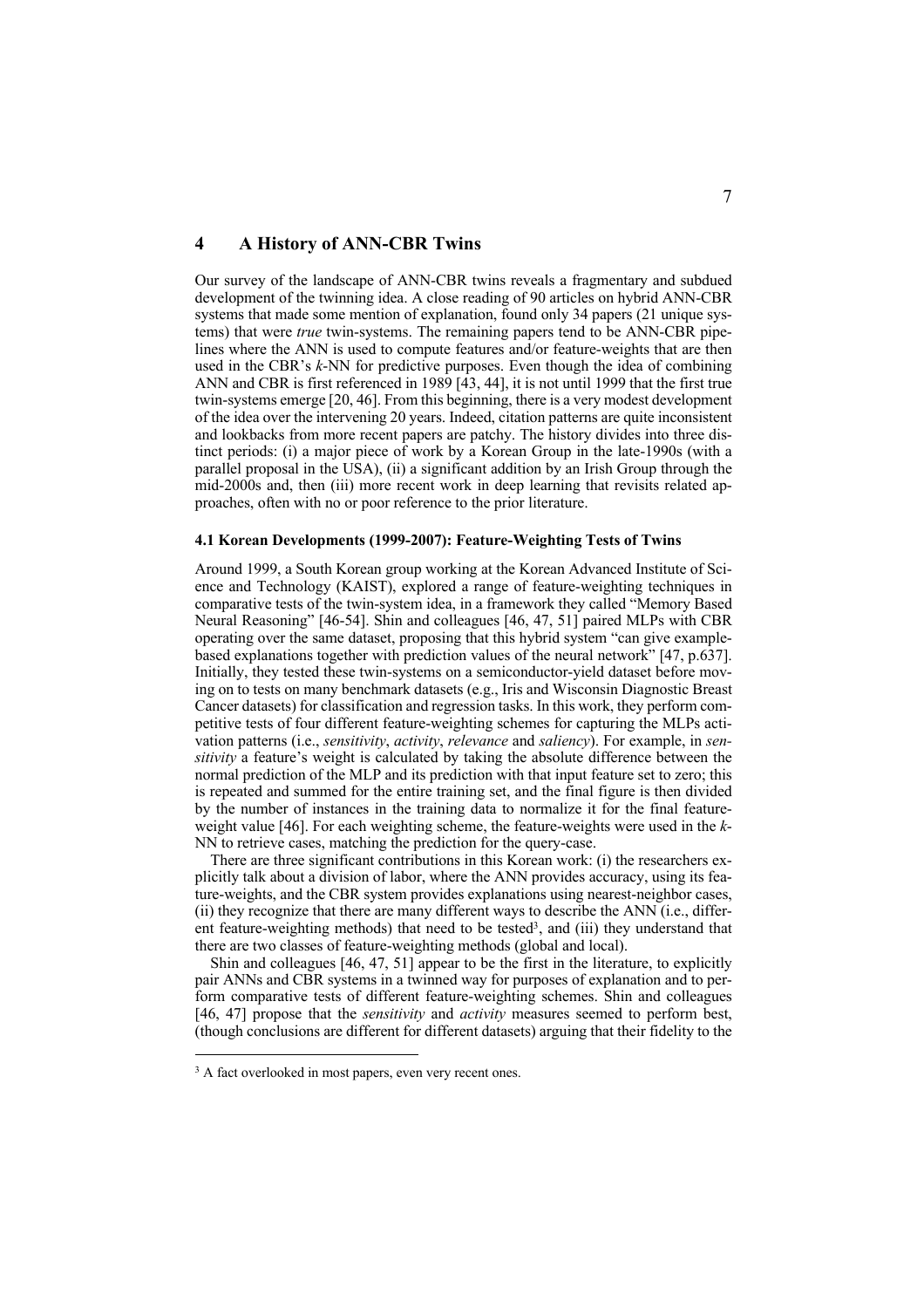function being computed by the MLP was better. Park et al. [51] extend the earlier tests with a new feature-weighting scheme based on the important distinction between global and local weighting schemes. *Global feature-weighting* assumes the input space is isotropic, deriving a single ubiquitous feature-weight vector for the entire domain (i.e., weights do not change for different query cases), whereas *local feature-weighting* weights each specific query-case (and sometimes each training case) differently to help case retrieval. Park et al. [51] find that local-weighting schemes perform markedly better than global-weighting methods, presumably because the former captures information about a specific area of the input space for a given query in a more fine-grained way. However, their local-weighting technique is not applicable to *post-hoc* explanations in MLPs, as it is specifically trained to generate query-specific feature-weightsets rather than giving predictions. Hence, it cannot be considered to be a twin-system; however, it does show the potential for local-weighting methods. Later work extends global weighting schemes to datasets having symbolic feature-values [53, 54]. Overall, the global methods tend to produce very similar results for different values of *k* but the results from local methods are found to be demonstrably better.

 These nine Korean papers did not attract huge levels of attention; together they have a total of 269 GoogleScholar citations (M=30, Max=91, Min=5). Indeed, many of these citations are not specifically to the twinning idea, but reference other aspects of the work (e.g., the domains used). However, more recently, several papers have referenced their work. Weber et al. [64] claim a philosophic overlap with the Korean work in an ANN-CBR hybrid; yet the details of the feature-weighting used are not clear. Peng and Zhuang [65] propose a different feature-weighting scheme for an ANN-CBR twinning, that replaces feature-values of a case using the MLPs weights (but does not reference the Korean work). However, it is only in the last few years, that the Korean work has been seriously revisited. Biswas and colleagues [66-68] revisited the *sensitivity* measure and several limitations of earlier weighting schemes; they transform the MLP into an AND/OR graph from which weights are extracted for use in the CBR system. On applying this graph technique to several new domains, they find that it does better than other methods. Biswas et al. [68] also revisit global weighing-techniques in the context of class-imbalanced datasets, showing that a cost-sensitive learning algorithm displays improvements for such datasets. Finally, recently the importance of the global-local distinction to XAI in deep learning has been emphasized [5, 6], without referencing the Korean work.

## **4.2 A Parallel Discovery in L.A.: Caruana et al. (1999)**

Around the same time as the Korean Group's work, another group working at UCLA reported an extension to an earlier system [69] that provided case-based explanations ([20] cited 33 times in GoogleScholar). Caruana et al. [20] describe a system for medical domains in which a "non-case-based learning method" (an MLP) could generate a distance metric over a training set, that could then be used to find an explanatory case that was most similar to a query-case. Caruana et al.'s MLP predicted pneumonia mortality and proposed case-based explanations based on a query-case's hidden-layer activation-vector (i.e., its latent features), by computing the Euclidean distance between the query-vector and all training-cases, thus enabling them to find the explanatory cases with the most similar latent features. The paper does not provide detailed results on the success of this method and neither does it report user trials, though it does discuss the issues surrounding how cases might be deployed to explain the ANN's predictions (for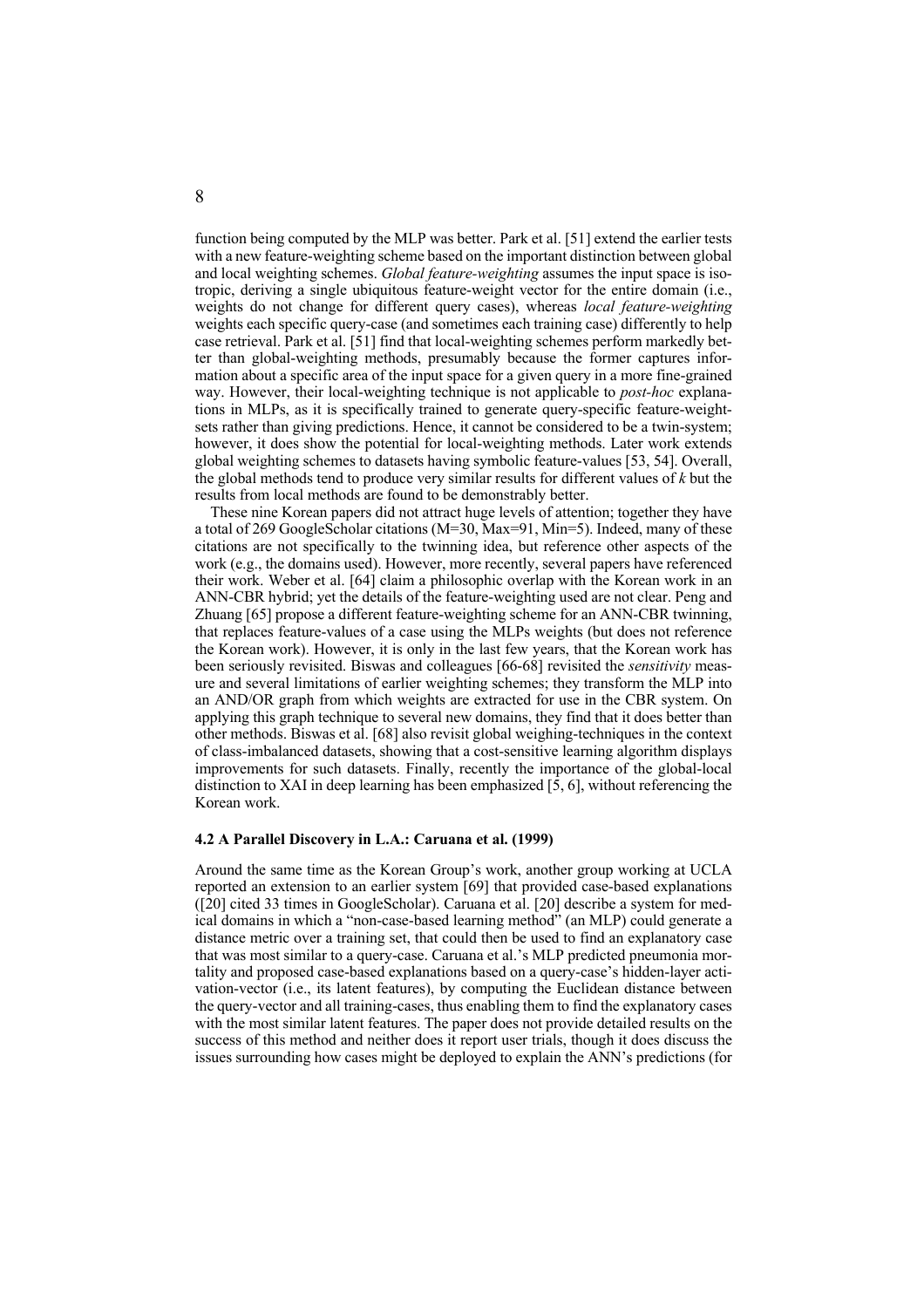recent related work see [70]). Caruana et al.'s [20] feature-weighting method differs from those examined by the Korean group, that were based on *input space* weightings rather than *latent space* weightings (as well as being a local-weighting technique). This latent-space approach has not been pursued actively, perhaps, because it appears to be less transparent than input-space approaches (see [4]). Recently, in the deep learning literature reviews of XAI, [20] is regularly cited as *the* case-based explanation paper [7, 12, 71, 72], in the absence of references to the Korean work that, arguably, is more complete; a fact that, perhaps, indicates some discontinuities in the XAI literature.

#### **4.3 An Irish Departure (mid-2000s): Local Feature-Weighting Tests of Twins**

The next major step in the development of the twinning idea came in the mid-2000s, from a group of Irish researchers, largely, at University College Dublin [73-77]. This group also saw a role for CBR in explaining the opaque, but accurate outputs of MLPs, arguing that "the use of actual training data, cases from the case base, as evidence in support of a particular prediction, is a powerful and convincing form of explanation" (p. 164, [75]). The Irish researchers, who did not cite the Korean work, proposed a new and intriguing local feature-weighting method [74-76]. Nugent and Cunningham [74] were concerned with capturing the function being computed by MLPs in the local region around a given query-case for a blood-alcohol dataset. So, they systematically perturbed the features of the query-case, queried labels for these perturbed cases from the MLP, and then built a linear model from the results of these tests. The coefficients of this linear model were then used to weight the *k*-NN search in the CBR system that shared its case-base with the MLP's training set. Nugent et al. [76, 77] also considered more complex use of cases than just providing nearest neighbors, by selecting *a fortori* cases; the idea being to use a case that is closest to the decision boundary for the querycase, which may not, necessarily, be the nearest neighbor. Finally, [73] did user tests to show that the retrieved cases have some explanatory value in these domains.

 There are, at least, three significant contributions from this work: it explores (i) a very different approach to the computation of local feature-weights which, in contrast to the Korean local-weighting method, can be used for *post-hoc* explanations, (ii) a more complex scheme for selecting explanatory cases, beyond the simple use of nearest neighbors, (iii) it showed that this type of twin-system had some validity for human users by using case-based explanations over feature-based ones.

 These five papers have received moderate attention in the literature; between them they have a total of 236 GoogleScholar citations (M=47, max = 99, min=8). However, few of these citations are about the twin-system idea (i.e., often about user tests). Notably, though the linear-model idea has advanced significantly in the literature on interpretable classifiers [78, 79], few papers specifically cite this Irish work. For instance, the Local Interpretable Model-Agnostic Explanations (LIME) [79] technique also perturbs query-cases to build local linear models but does not cite [79]. Although, Olsson et al. [80] do, in a related approach to case similarity using logistic regression – the *principle of interchangeability* – and the notion of *local accuracy* to handle the identification of explanatory cases. More recently, there is some recognition of these papers in reviews [10, 81] but for the most part they are passed over [6, 7, 37, 72] with all CBR-solutions being attributed to Caruana et al. [20] and Kim, Rudin and Shah [21].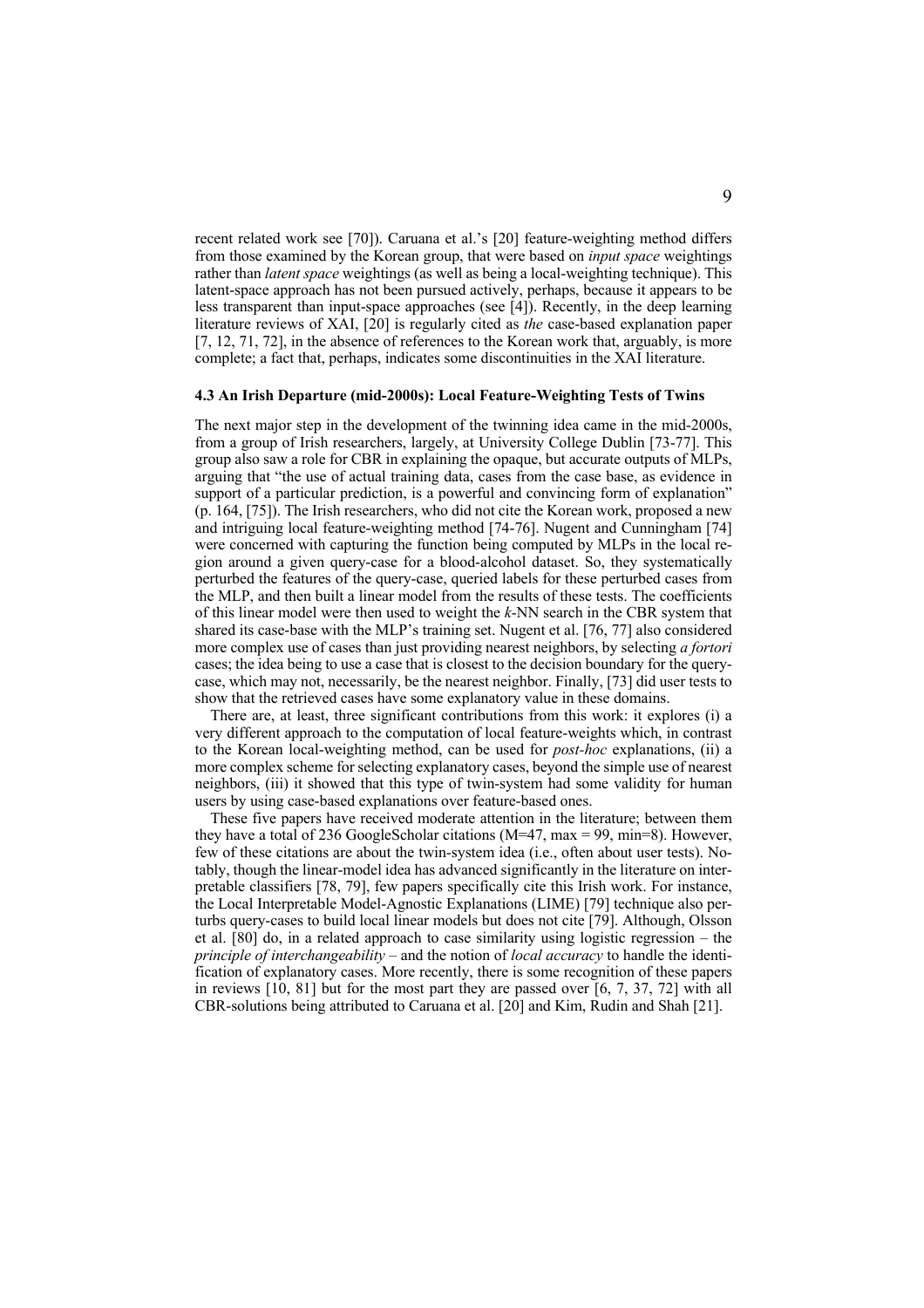

**Fig. 2.** In a CNN-CBR twin-system, the CNN classifies an image of the number "6" as "0". An explanation using nearest-neighbor cases from its CBR twin, shows the training-data used to model the CNN function in this area of the latent space was labelled as "0" but looks like "6"; so the model miss-classifies the query as it "looks like" these training cases (adapted from [4]).

## **4.4 Recent DNN-CBR Twinning**

We have already established that there is a disconnect between more recent DNN research and the older twin-system literature in CBR. Yet, in the last two decades, a huge amount of work has been done on different ways to describe the functions of opaque ANN and ML systems. Recently, the focus of some of this work has shifted to the casebased explanation-by-example of DNNs. For instance, Chen et al. [82] and Li et al. [83] both build CBR into the DNN architecture itself, mainly to avoid the need for *post-hoc* explanations. Although these are not twin-systems, they do combine CBR and ANN techniques for the purpose of interpretability and explanations (though they fail to cite much previous work done). A review by Gilpin et al. [37] proposes that DNNs have often been explained by using simpler "proxy systems"4 of which they identify four types: linear models [79], decision trees [84], automatic rule extraction [78], and saliency mapping [85-87]. Two of these approaches – linear models and saliency mapping – have resonances with the twin-systems literature reviewed here.

**Linear Models.** As in Nugent and Cunningham's work, a currently popular approach to explaining ANNs (and indeed any ML model) is to use local linear models built by perturbing an input in the neighborhood of a query. LIME [79] is *the* prime example of this approach as it finds relative feature-weightings for a given query-case. Recently, LIME has been used in comparative tests of several twin-systems ([4] influenced by Nugent and Cunningham) and found that it not appreciably better than popular globalweighting techniques (including the *sensitivity* method used by the Korean group).

**Saliency Mapping.** Another popular technique looks at the contribution of inputs to an ANN's output, deriving saliency maps by backpropagating contribution scores from a given activation in the network (usually in the output layer), to a previous layer (usually the input one). Amongst others, these methods include *Layer-wise Relevance Propagation* [85], *Integrated Gradients* [86], and *DeepLIFT* [87]. This *saliency mapping* is typically used to highlight important pixels in a CNN's classification of an image, however it has other uses and has recently been applied to MLP-CBR and CNN-CBR twin-

 <sup>4</sup> The proxy system is meant to behave similarly to the black-box system but is simpler for explanatory purposes (so, the CBR in ANN-CBR twin is one type of proxy model).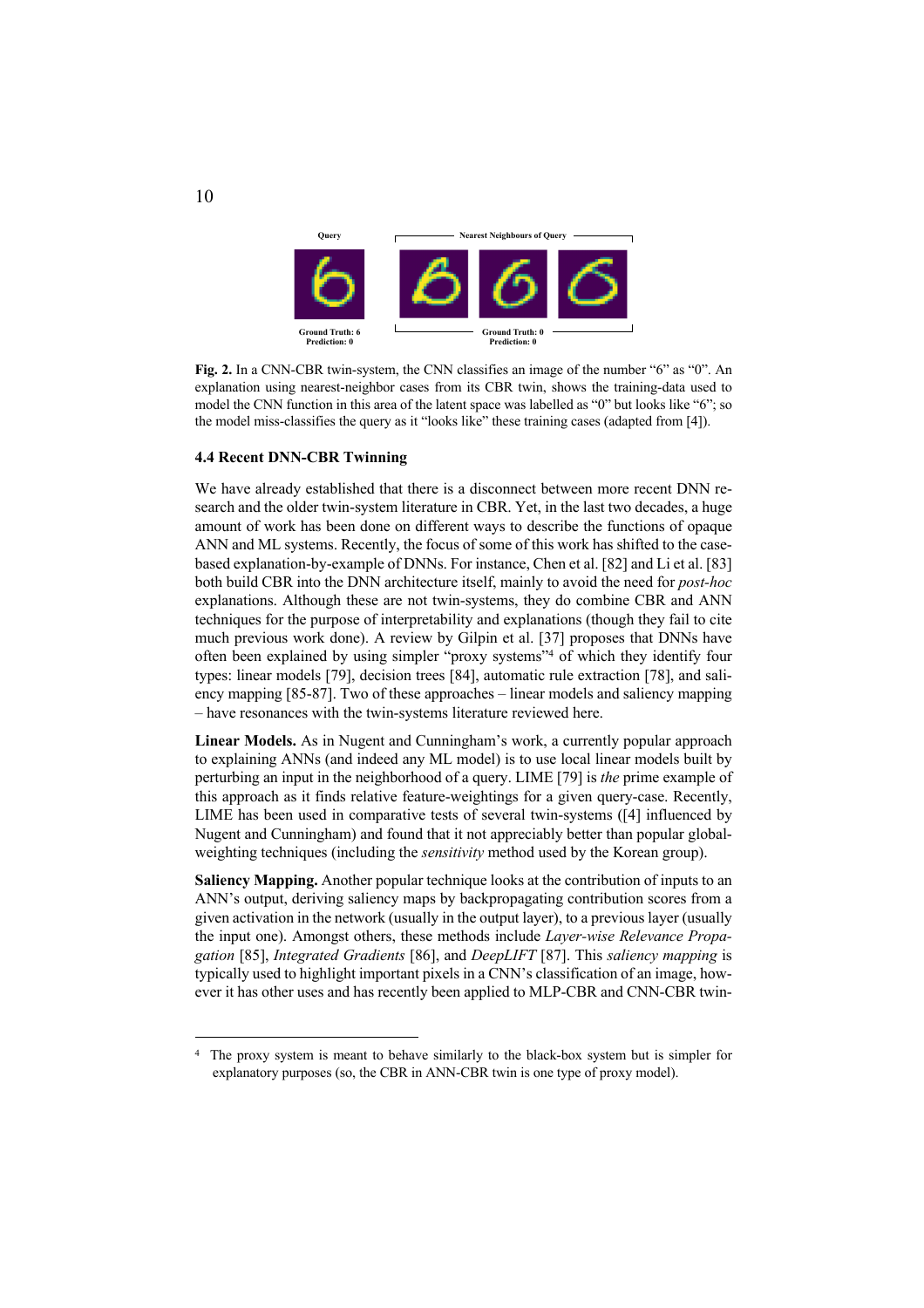systems(notably, with multiple fully connected dense layers using image transfer learning [88]) in comparative tests (see [4] and also Fig 2).

**Other DNN Options.** There are also a handful of other DNN options that are arguably twin-systems though of quite a different ilk. Work on the extraction of prototypes from the analysis of DNNs have been cast as case-based approaches, though with a Bayesian aspect [21, 83]. These proposals look like a different type of twinning – Bayesian-CBR twins – that perhaps have other precursors in the CBR literature [89, 90]. Another approach tries to map the layers of a DNN onto particular exemplar cases using Deep *k*-Nearest neighbors (DkNN) [71, 91, 92]. However, it still remains to be seen whether these are to be accommodated as twin-systems.

# **5 Future Directions: Road Mapping**

In the present paper, we have reviewed the history of how CBR has been used in a twinning fashion to explain the outputs of ANNs. The significance and importance of this survey is that it shows there are generalizations about XAI to be gleaned from the twin-system approach. Such generalizations may help us avoid the current scattered fragmentary development of XAI solutions [5]. This review also suggests a research road map for future work in this area, along at least three paths:

- *Feature-Weighting Schemes*. It is clear that there is a large space of featureweighting schemes that could be explored (especially, more recent ones in DNNs); this exploration needs to be done in a controlled and comparative fashion to determine which ones are best for which domains and tasks.
- *The Deployment of Cases*. CBR work has shown in twin-systems there are many different ways cases can be used for explanation (e.g., *a fortiori* usage, counterfactual cases, near misses, nearest unlike neighbors and so on; more needs to be done on these ideas in the context of ANNs, and especially DNNs).
- *The Embarrassment of User Testing.* In all the papers we examined we found less than a handful (i.e., < 5) that performed any adequate user testing of the proposal that cases improved the interpretability of models; this gap needs to be rectified.

In conclusion, notwithstanding the citation gaps in the literature, it is clear that there are many fruitful directions in which the CBR-twin idea can be taken to answer the interpretability problems we currently face in XAI.

## **References**

- 1. Adadi, A. and Berrada, M.: Peeking inside the black-box: A survey on Explainable Artificial Intelligence (XAI). IEEE Access, 6, 52138-52160 (2018)
- 2. Goodman, B. and Flaxman, S.: European Union regulations on algorithmic decision-making and a "right to explanation". AI Magazine, 38(3), 50-57 (2017)
- 3. Wachter, S., Mittelstadt, B. and Floridi, L.: Why a right to explanation of automated decision-making does not exist in the general data protection regulation. International Data Privacy Law, 7(2), 76-99 (2017)
- 4. Kenny, E.M. and Keane, Mark T.: Twin-systems for explaining ANNs using CBR: Experiments using feature-weighting schemes to retrieve explanatory cases. Under review (2019)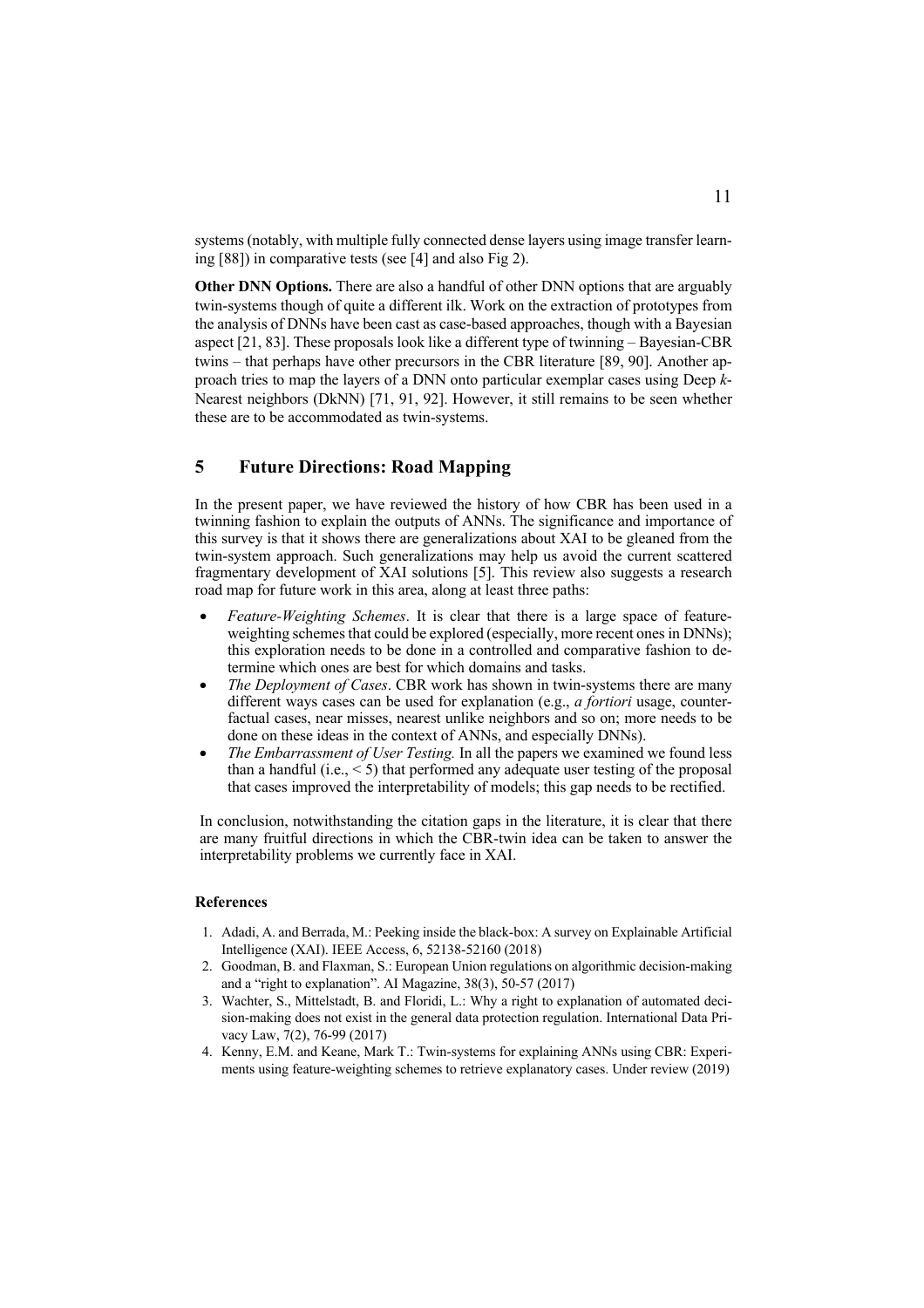- 5. Guidotti, R., Monreale, A., Ruggieri, S., Turini, F., Giannotti, F. and Pedreschi, D.: A survey of methods for explaining black box models. ACM Computing Surveys, 51(5), p.93 (2018)
- 6. Doshi-Velez, F. and Kim, B.: Towards a rigorous science of interpretable machine learning. arXiv preprint arXiv:1702.08608 (2017)
- 7. Lipton, Z. C.: The mythos of model interpretability. Queue, 16(3), 30 (2018)
- 8. Miller, T.: Explanation in artificial intelligence: Insights from the social sciences. Artificial Intelligence, 267, 1-38 (2019)
- 9. Abdul, A., Vermeulen, J., Wang, D., Lim, B.Y. and Kankanhalli, M.: Trends and trajectories for explainable, accountable and intelligible systems: An HCI research agenda. In: Proceedings 2018 CHI Conference on Human Factors in Computing Systems (p. 582). ACM (2018)
- 10. Biran, O. and Cotton, C.: Explanation and justification in machine learning: A survey. In: IJCAI-17 workshop on explainable AI (XAI) (Vol. 8) p.1 (2017)
- 11. Sørmo, F., Cassens, J. and Aamodt, A.: Explanation in case-based reasoning–perspectives and goals. Artificial Intelligence Review, 24(2), 109-143 (2005)
- 12. Johs, A.J., Lutts, M. and Weber, R.O.: Measuring Explanation Quality in XCBR. ICCBR18, p.75 (2018)
- 13. Tintarev, N. and Masthoff, J.: A survey of explanations in recommender systems. In: 2007 IEEE 23rd international conference on data engineering workshop, 801-810. IEEE (2007)
- 14. Harman, G.H.: The inference to the best explanation. The philosophical review, 74(1), 88- 95 (1965)
- 15. Salmon, W.C.: Scientific explanation and the causal structure of the world. Princeton University Press (1984)
- 16. Van Fraassen, B.C.: The scientific image. Oxford University Press (1980)
- 17. Keil, F.C.: Explanation and understanding. Annual Rev. of Psychology, 57, 227-254 (2006)
- 18. Leake, D.B.: CBR in context: The present and future. Case-based reasoning: Experiences, lessons, and future directions, pp.3-30 (1996)
- 19. Leake, D. and McSherry, D.: Introduction to the special issue on explanation in case-based reasoning. Artificial Intelligence Review, 24(2), 103-108 (2005)
- 20. Caruana, R., Kangarloo, H., Dionisio, J.D., Sinha, U. and Johnson, D.: Case-based explanation of non-case-based learning methods. In: Proceedings of the AMIA Symposium, p. 212. American Medical Informatics Association (1999)
- 21. Kim, B., Rudin, C. and Shah, J.A.: The Bayesian case model: A generative approach for case-based reasoning and prototype classification. In: Adv. in NIPs, pp. 1952-1960 (2014)
- 22. Pedreschi, D., Giannotti, F., Guidotti, R., Monreale, A., Ruggieri, S. and Turini, F.: Meaningful explanations of Black Box AI decision systems. In: Proceedings of AAAI-19 (2019)
- 23. Haykin, S.: Neural networks (Vol. 2). New York: Prentice Hall (1994)
- 24. Goodfellow, I., Bengio, Y. and Courville, A.: Deep learning. MIT Press (2016)
- 25. Kolodner, J.: Case based reasoning. Morgan Kaufmann (2014)
- 26. Aamodt, A. and Plaza, E.: Case-based reasoning: Foundational issues, methodological variations, and system approaches. AI communications, 7(1), 39-59 (1994)
- 27. De Mantaras, R.L., McSherry, D., Bridge, D., Leake, D., Smyth, B., Craw, S., Faltings, B., Maher, M.L., Cox, M.T., Forbus, K. and Keane, M.T.: Retrieval, reuse, revise and retention in CBR. Knowledge Engineering Review, 20(3), 215-240 (2006)
- 28. Sahin, S., Tolun, M.R. and Hassanpour, R.: Hybrid expert systems: A survey of current approaches and applications. Expert systems with applications, 39(4), 4609-4617 (2012)
- 29. Negnevitsky, M.: Artificial intelligence. Pearson education (2005)
- 30. Medsker, L.R.: Hybrid neural network and expert systems. Springer (2012)
- 31. Szegedy, C., Zaremba, W., Sutskever, I., Bruna, J., Erhan, D., Goodfellow, I. and Fergus, R.: Intriguing properties of neural networks. arXiv preprint arXiv:1312.6199 (2013)

## 12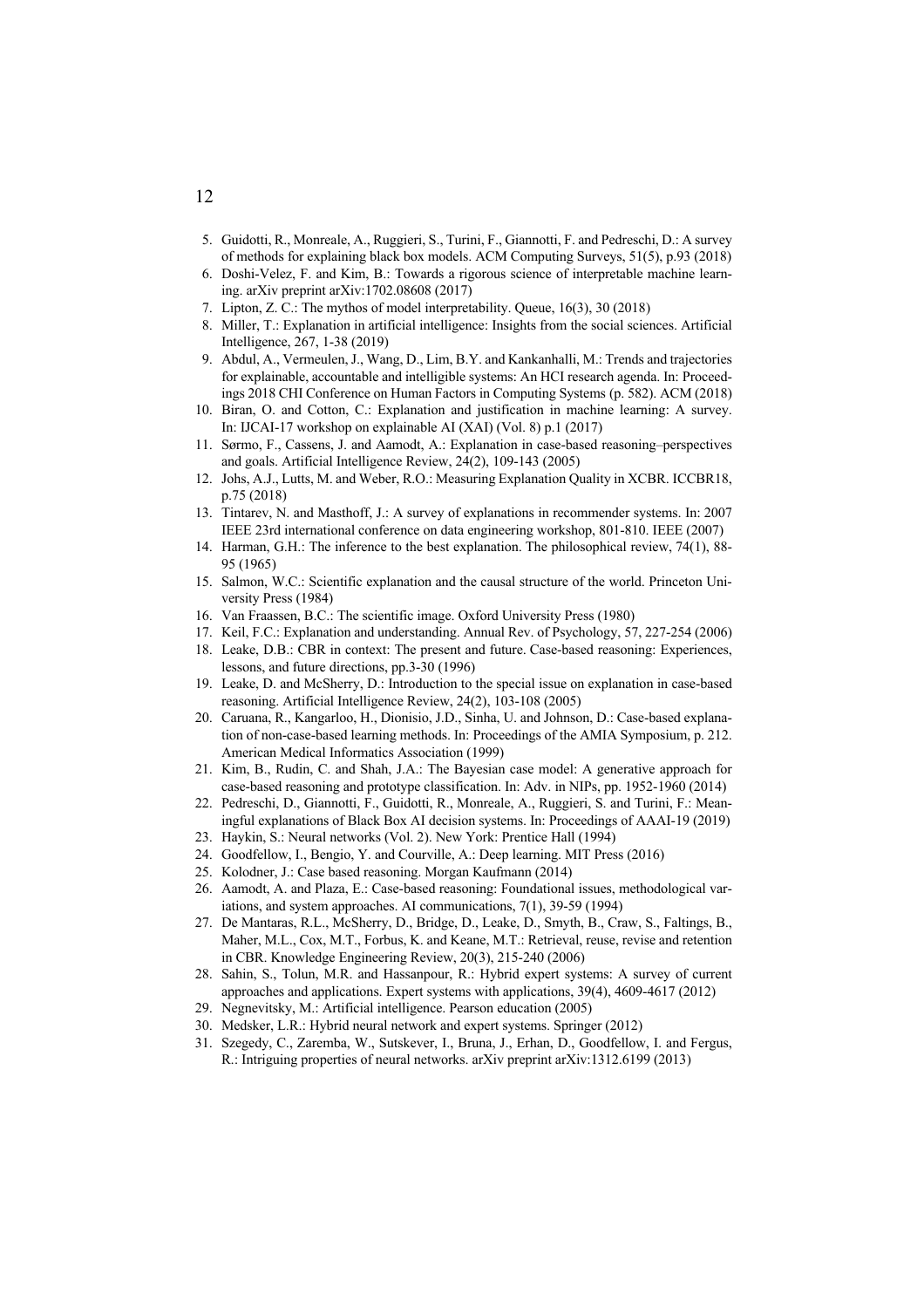- 32. Krizhevsky, A., Sutskever, I. and Hinton, G.E.: Imagenet classification with deep convolutional neural networks. In: Advances in NIPs, pp. 1097-1105 (2012)
- 33. Witten, Ian H., Eibe Frank, Mark A. Hall, and Christopher J. Pal.: Data Mining: Practical machine learning tools and techniques. Morgan Kaufmann (2016)
- 34. LeCun, Y., Bengio, Y. and Hinton, G.: Deep learning. Nature, 521(7553), p.436 (2015)
- 35. Olden, J.D. and Jackson, D.A.: Illuminating the "black box". Ecological modelling, 154(1- 2), pp.135-150 (2002)
- 36. Selvaraju, R.R., Cogswell, M., Das, A., Vedantam, R., Parikh, D. and Batra, D.: Grad-cam: Visual explanations from deep networks via gradient-based localization. In: Proceedings of the IEEE International Conference on Computer Vision. pp. 618-626 (2017)
- 37. Gilpin, L.H., Bau, D., Yuan, B.Z., Bajwa, A., Specter, M. and Kagal, L.: Explaining explanations: an approach to evaluating interpretability of machine learning. arXiv preprint arXiv:1806.00069 (2018)
- 38. Zeiler, M.D. and Fergus, R.: Visualizing and understanding convolutional networks. In: European conference on computer vision, pp. 818-833. Springer (2014)
- 39. He, Kaiming, Xiangyu Zhang, Shaoqing Ren, and Jian Sun: Deep residual learning for image recognition. In: Proceedings of the IEEE conference on computer vision and pattern recognition, pp. 770-778 (2016)
- 40. Erhan, D., Bengio, Y., Courville, A. and Vincent, P.: Visualizing higher-layer features of a deep network. University of Montreal, 1341(3), p.1 (2009)
- 41. Keane, M.T.: Analogical asides on case-based reasoning. In: European Workshop on Case-Based Reasoning, pp. 21-32, Springer, Berlin, Heidelberg (1993)
- 42. Nunes, I. and Jannach, D.: A systematic review and taxonomy of explanations in decision support and recommender systems. UMUAI, 27(3-5), 393-444 (2017)
- 43. Becker, L. and Jazayeri, K.: A connectionist approach to case-based reasoning. In: Proceedings of the Case-Based Reasoning Workshop, pp. 213-217. Morgan Kaufmann (1989)
- 44. Thrift, P.: A neural network model for case-based reasoning. In: Proceedings of the Case-Based Reasoning Workshop, pp. 334-337. Morgan Kaufmann (1989)
- 45. Hilario, M., Pellegrini, C., & Alexandre, F. Modular integration of connectionist and symbolic processing in knowledge-based systems. C.de R. en Informatique de Nancy (1994)
- 46. Shin, C. K., & Park, S. C.: Memory and neural network based expert system. Expert Systems with Applications, 16(2), 145-155 (1999)
- 47. Shin, C. K., Yun, U. T., Kim, H. K., & Park, S. C.: A hybrid approach of neural network and memory-based learning to data mining. IEEE Transactions on Neural Networks, 11(3), 637-646 (2000)
- 48. Shin, C.K. and Park, S.C., A machine learning approach to yield management in semiconductor manufacturing. International Journal of Production Research, 38, 4261-4271 (2000)
- 49. Park, J.H., Shin, C.K., Im, K.H. and Park, S.C.: A local weighting method to the integration of neural network and case based reasoning. In: Neural Networks for Signal Processing XI: Proceedings of the 2001 IEEE SPS Workshop, pp. 33-42. IEEE (2001)
- 50. Shin, C.K. and Park, S.C.: Towards integration of memory based learning and neural networks. In Soft computing in case based reasoning (pp. 95-114). Springer, London (2001)
- 51. Park, J.H., Im, K.H., Shin, C.K. and Park, S.C.: MBNR: case-based reasoning with local feature weighting by neural network. Applied Intelligence, 21(3), pp.265-276 (2004)
- 52. Park, S.C., Kim, J.W. and Im, K.H.: Feature-weighted CBR with NN for symbolic features. In: International Conference on Intelligent Computing, 1012-1020. Springer (2006)
- 53. Im, H. and Park, S.C.: Case-based reasoning and neural network based expert system for personalization. Expert Systems with Applications, 32(1), pp.77-85 (2007)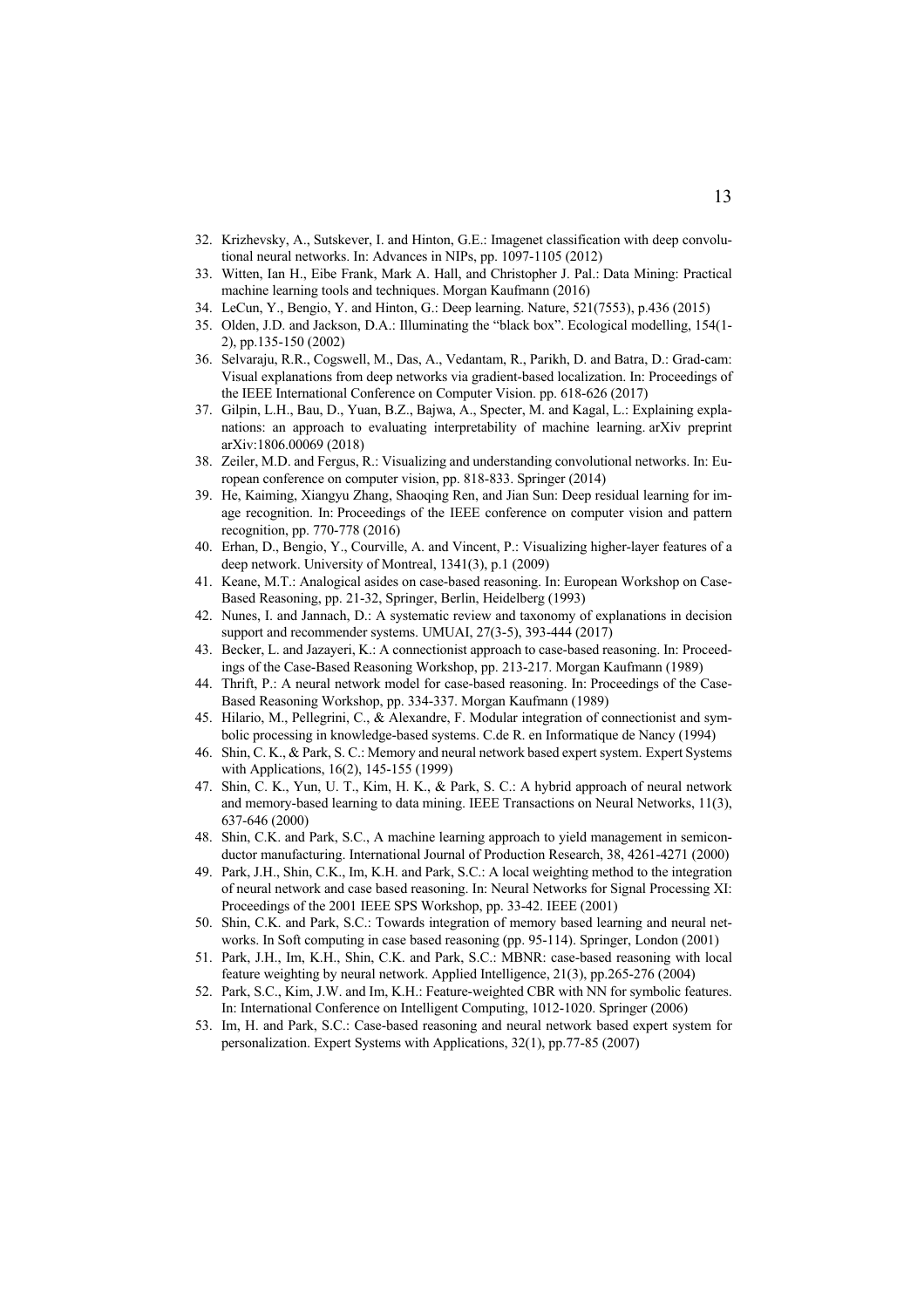- 54. Ha, S.: A personalized counseling system using case-based reasoning with neural symbolic feature weighting (CANSY). *Applied intelligence*, *29*(3), pp. 279-288 (2008)
- 55. Reategui, E.B., Campbell, J.A. and Leao, B.F.: Combining a neural network with case-based reasoning in a diagnostic system. Artificial Intelligence in Medicine, 9(1), 5-27 (1997)
- 56. Yang, B.S., Han, T. and Kim, Y.S.: Integration of ART-Kohonen NN and CBR for intelligent fault diagnosis. Expert Systems with Applications, 26(3), 387-395 (2004)
- 57. Rodriguez, Y., Garcia, M.M., De Baets, B., Morell, C. and Bello, R.: A connectionist fuzzy case-based reasoning model. In: Mexican International Conference on Artificial Intelligence, pp. 176-185. Springer, Berlin, Heidelberg (2006)
- 58. Amin, K., Kapetanakis, S., Althoff, K.D., Dengel, A. and Petridis, M.: Answering with cases: A CBR Approach to Deep Learning. In: International Conference on Case-Based Reasoning, pp. 15-27. Springer, Cham. (2018)
- 59. Corchado, J.M., Rees, N., Lees, B. and Aiken, J.: Data mining using example-based methods in oceanographic forecast models. In: IEE Colloquium on Knowledge Discovery and Data Mining (Digest No. 1998/310) (pp. 7-1). IET (1998)
- 60. Corchado, J.M. and Lees, B.: A hybrid case-based model for forecasting. Applied Artificial Intelligence, 15(2), 105-127 (2001)
- 61. Fdez-Riverola, F., Corchado, J.M. and Torres, J.M.: An automated hybrid CBR system for forecasting. In: European Conf. on Case-Based Reasoning, pp. 519-533. Springer (2002)
- 62. Jothikimar, R., Shivakumar, N., Ramesh, P.S., Suganthan, and Suresh, A.: Heart Disease Prediction System Using ANN, RBF and CBR. International Journal of Pure and Applied Mathematics, 117(21), 199-217 (2017)
- 63. Kouser, R.R., Manikandan, T. and Kumar, V.V.: Heart Disease Prediction System Using Artificial Neural Network, Radial Basis Function and Case Based Reasoning. Journal of Computational and Theoretical Nanoscience, 15(9-10), 2810-2817 (2018)
- 64. Weber, R., Proctor, J.M., Waldstein, I. and Kriete, A.: CBR for modeling complex systems. In: International Conference on Case-Based Reasoning, pp. 625-639. Springer (2005)
- 65. Peng, Y. and Zhuang, L.: A case-based reasoning with feature weights derived by BP network. In: Intelligent Information Technology Application, pp. 26-29. IEEE (2007)
- 66. Biswas, S. K., Sinha, N., Purakayastha, B., & Marbaniang, L.: Hybrid expert system using case based reasoning and neural network for classification. Biologically Inspired Cognitive Architectures, 9, 57-70 (2014)
- 67. Biswas, S. K., Baruah, B., Sinha, N., & Purkayastha, B.: A hybrid CBR classification model by integrating ANN into CBR. International Journal of Services Technology and Management, 21(4-6), 272-293 (2015)
- 68. Biswas, S. K., Chakraborty, M., Singh, H. R., Devi, D., Purkayastha, B., & Das, A. K.: Hybrid case-based reasoning system by cost-sensitive neural network for classification. Soft Computing, 21(24), 7579-7596 (2017)
- 69. Cooper, G.F., Aliferis, C.F., Ambrosino, R., Aronis, J., Buchanan, B.G., Caruana, R., Fine, M.J., Glymour, C., Gordon, G., Hanusa, B.H. and Janosky, J.E.: An evaluation of machinelearning methods for predicting pneumonia mortality. Artificial intelligence in medicine, 9(2), 107-138 (1997)
- 70. Caruana, R., Lou, Y., Gehrke, J., Koch, P., Sturm, M. and Elhadad, N.: Intelligible models for healthcare: Predicting pneumonia risk and hospital 30-day readmission. In: Proceedings of the 21th ACM SIGKDD International Conference on Knowledge Discovery and Data Mining, pp. 1721-1730. ACM (2015)
- 71. Papernot, N., & McDaniel, P. Deep k-nearest neighbours: Towards confident, interpretable and robust deep learning. arXiv preprint arXiv:1803.04765 (2018)

## 14